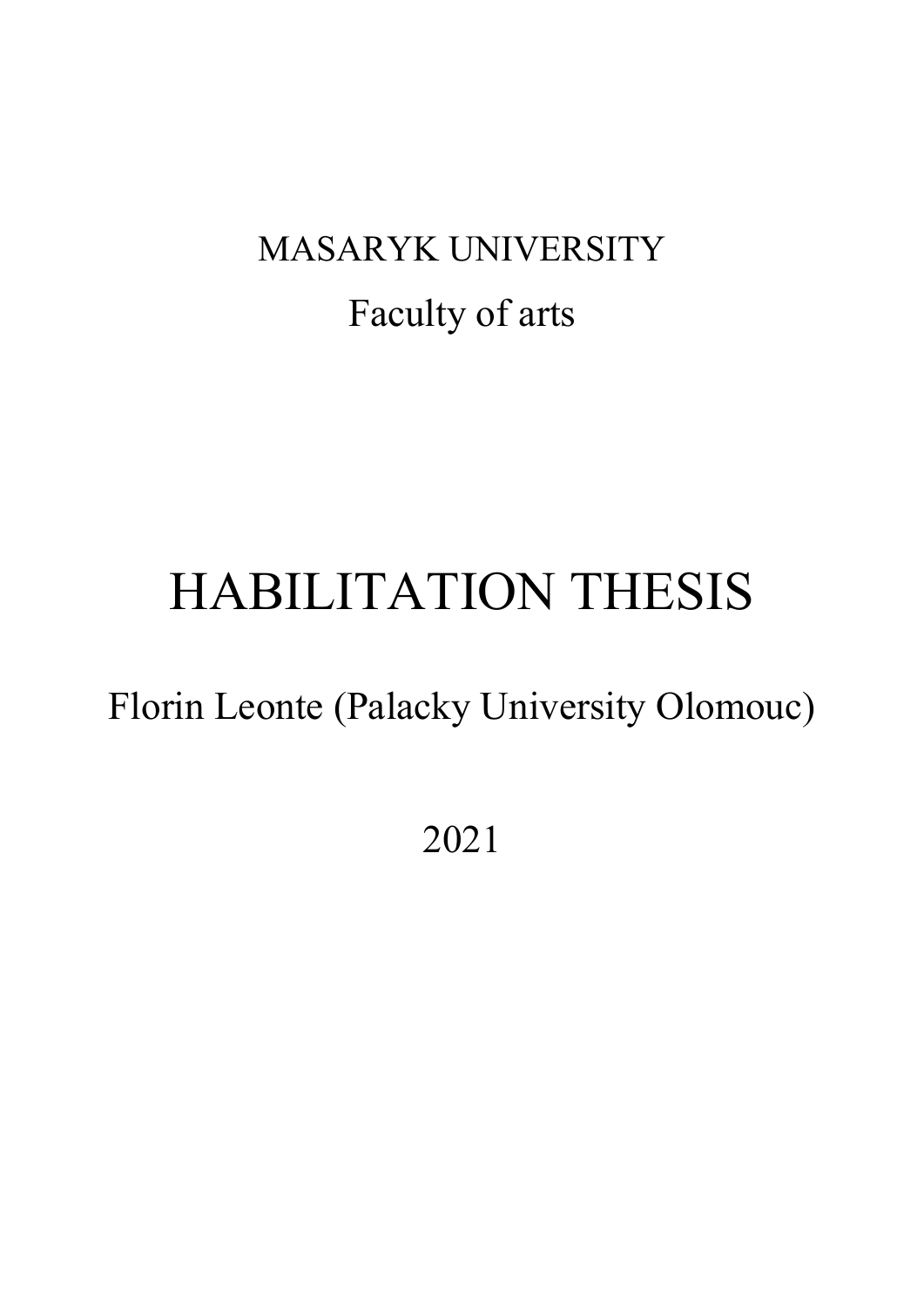## Ethos, Logos, and Perspective: Studies in Late Byzantine Encomiastic Rhetoric

Florin Leonte

### 2021

Masaryk University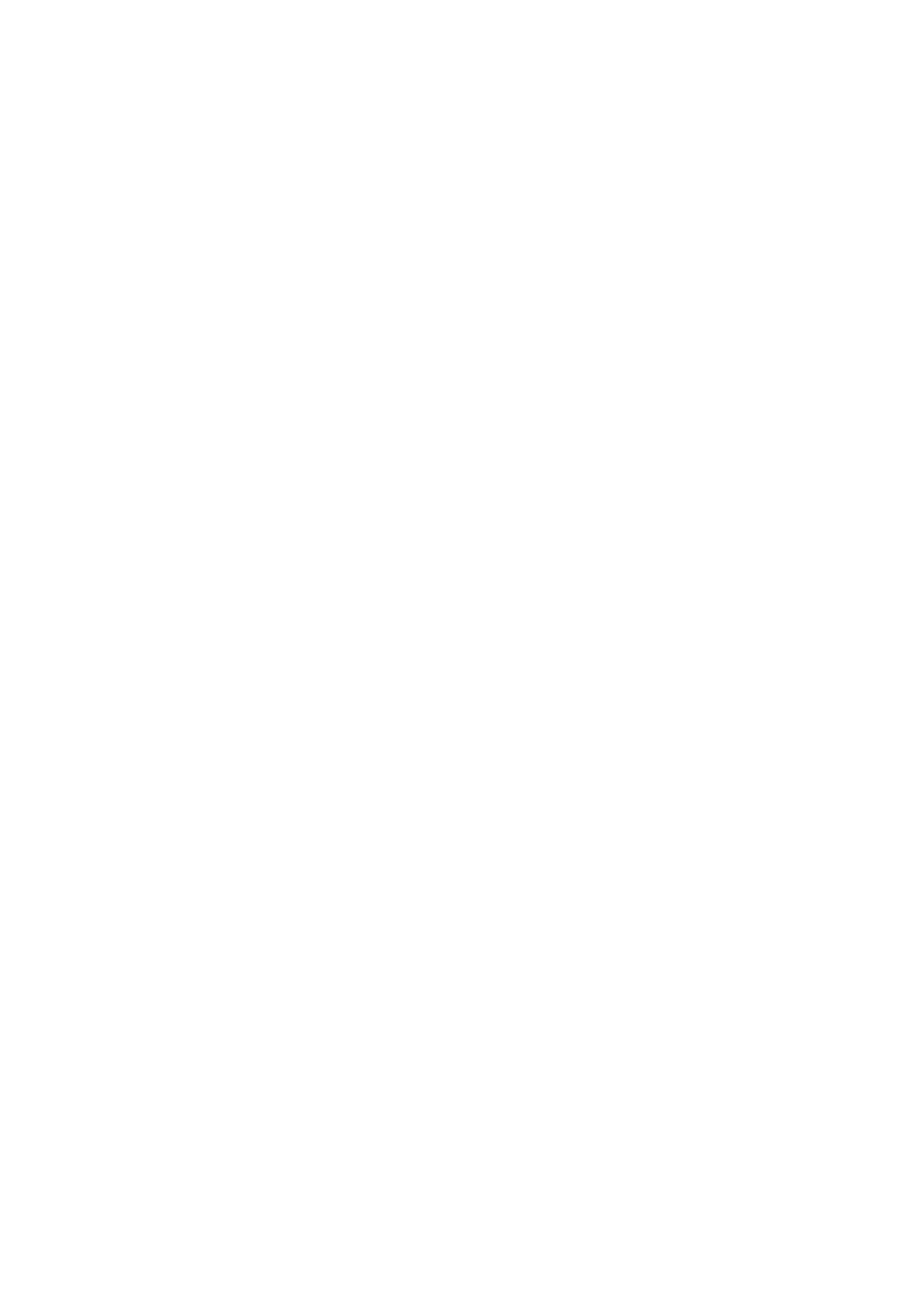#### Table of Contents

| Chapter One. Ethos in late Byzantine court rhetoric (c. 1350-1453)  23    |
|---------------------------------------------------------------------------|
|                                                                           |
|                                                                           |
| A comparative typology of ethos in late Byzantine rhetoric  67            |
|                                                                           |
| Conclusion: ethos, persuasion, and authority in Late Byzantine            |
|                                                                           |
| Chapter Two. Epideictic Logos: Between Idealism and Pragmatism 96         |
|                                                                           |
| Conclusion: use and distribution of formal devices in praise 139          |
| Composition and Layers of Meaning in the Late Byzantine Epideictic        |
|                                                                           |
|                                                                           |
| Chapter Three. Visions of Empire: Gaze, Space, and Territory in Isidore's |
|                                                                           |
|                                                                           |
|                                                                           |
|                                                                           |
|                                                                           |
|                                                                           |